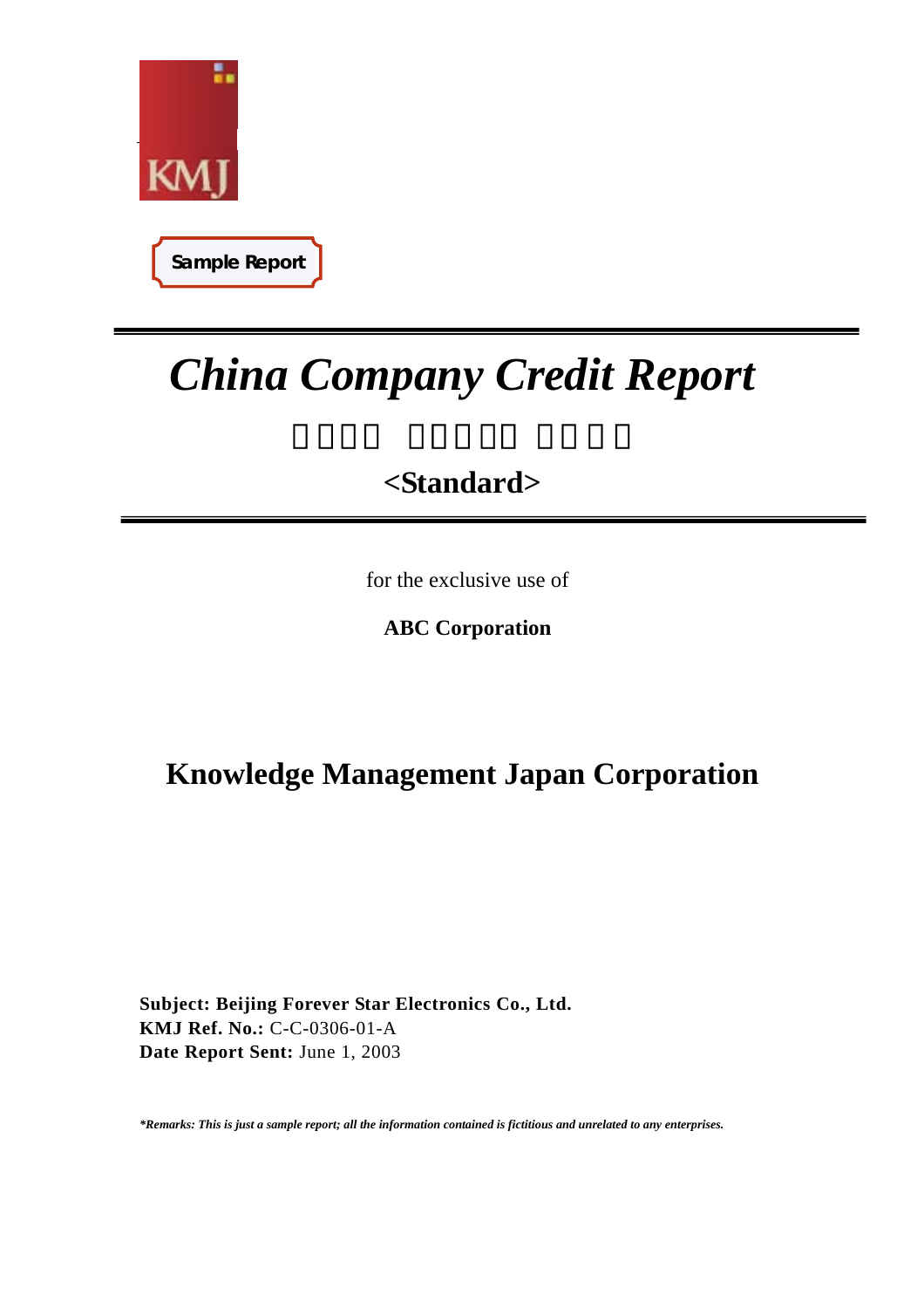# **Enquiry On: Beijing Forever Star Electronics Co., Ltd. Address Enquired on: Huanxing Economic and Technology Development Zone, Changping District, Beijing Tel: +86 10 62161166 Fax: +86 10 62161167**

------------------------------------------------------------------------------------------------------------------------------------------

**\* All figures quoted in this report are in local currency RMB unless otherwise specified.** 

#### **I. Company Profile**

| <b>English Name:</b>       | Beijing Forever Star Electronics Co., Ltd.                                                              |
|----------------------------|---------------------------------------------------------------------------------------------------------|
| <b>Trading Address:</b>    | 5-6/F, Forever Star Plaza, Chaonei Dajie, Dongcheng District,                                           |
|                            | Beijing, China                                                                                          |
| Post Code:                 | 100010                                                                                                  |
| Telephone:                 | +86 10 65402233                                                                                         |
| Fax: $\parallel$           | $+86$ 10 65401579                                                                                       |
| <b>Factory Address:</b>    | Huanxing Economic & Technology Development Zone, Changping                                              |
|                            | District, Beijing, China                                                                                |
| Post Code:                 | 100112                                                                                                  |
| Telephone: $\parallel$     | 010-62161166                                                                                            |
| Fax: $\vdash$              | 010-62160112                                                                                            |
| Web site:                  | N <sub>o</sub>                                                                                          |
| Date incorporated:         | Feb.25, 1995                                                                                            |
| <b>Registered Capital:</b> | 150,000 thousand                                                                                        |
| <i>Total assets:</i> 1     | (Dec. 31, 2002)<br>1,763,673 thousand                                                                   |
| Net assets:                | 1,275,986 thousand<br>Dec. 31, 2002                                                                     |
| Total liabilities:         | Dec. 31, 2002<br>487,687 thousand                                                                       |
| Turnover:                  | 957,146 2002                                                                                            |
| <i>Staff</i> :             | 5,060                                                                                                   |
| Industry Code: (CSRC)      | 4060<br>Home appliance manufacture industry                                                             |
| Major Business Line:       | Manufacture and sale of various TV, computer display, and liquid<br>crystal display (LCD), VCD and DVD. |

#### **II. Credit Rating**

| <b>Credit Rating:</b>                 | <b>BBB</b>                                                                | Credit Status: | Average                                                                                                                                                                                                                                                              |
|---------------------------------------|---------------------------------------------------------------------------|----------------|----------------------------------------------------------------------------------------------------------------------------------------------------------------------------------------------------------------------------------------------------------------------|
| Detail                                | normal conditions.<br>business development and weaken their credit power. |                | Subject maintains a good credit record and has no problem to pay off debts under<br>Companies with this credit rating have good credit record and with their business in<br>good condition. However, there are still some uncertainties that may affect their future |
| Credit-line<br><b>Recommendations</b> | 17,902 thousand (within 3-6 months).                                      |                |                                                                                                                                                                                                                                                                      |

------------------------------------------------------- *Page 2* **----**----------------------------------------------------------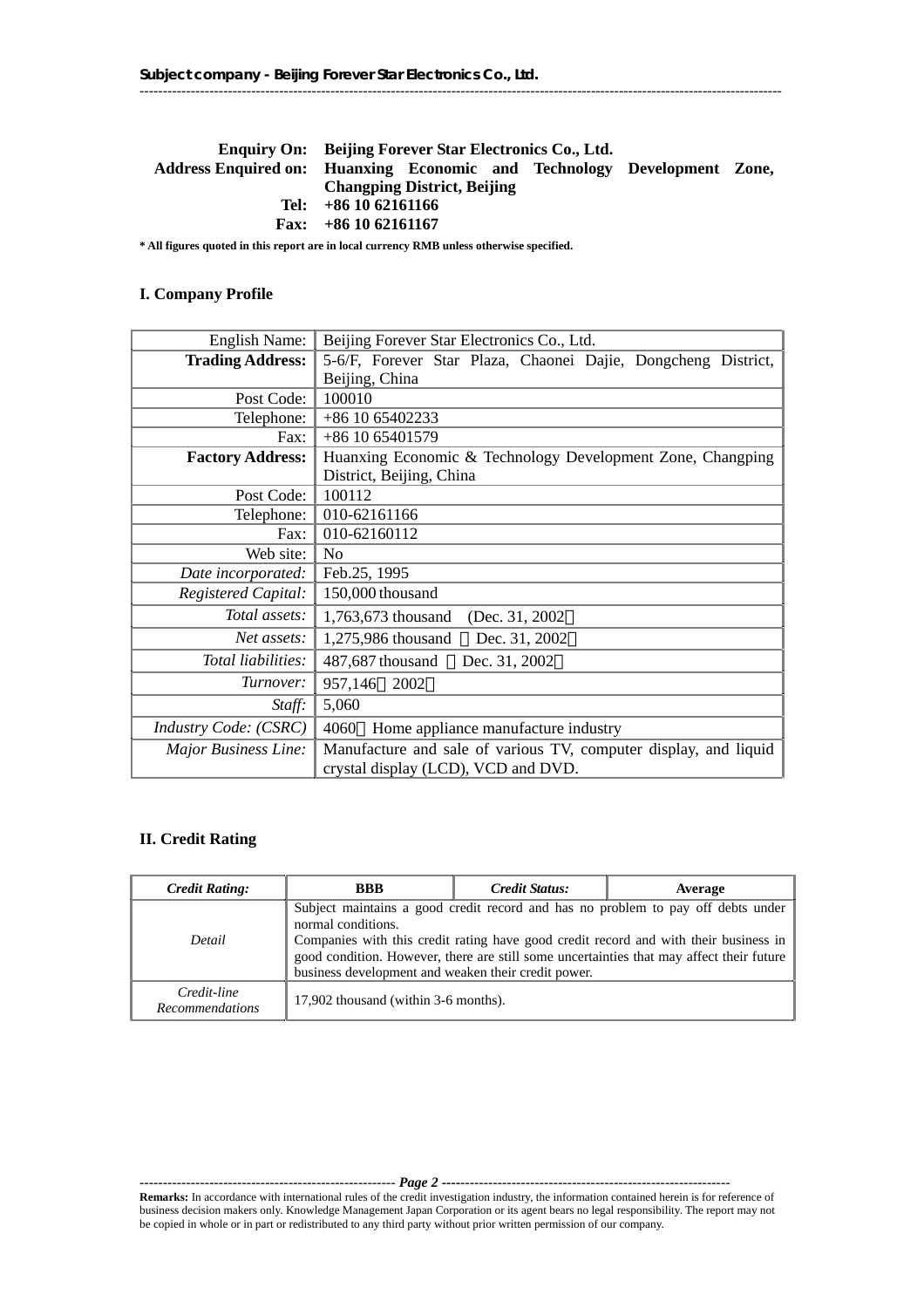# **III. Legal Information**

| Place registered              | Beijing Changping Administration for Industry and Commerce                                                                                                                                                                                                                                                                                                                   |  |  |
|-------------------------------|------------------------------------------------------------------------------------------------------------------------------------------------------------------------------------------------------------------------------------------------------------------------------------------------------------------------------------------------------------------------------|--|--|
| Registered Address            | 5-6/F, Forever Star Plaza, Chaonei Dajie, Dongcheng District,                                                                                                                                                                                                                                                                                                                |  |  |
|                               | Beijing                                                                                                                                                                                                                                                                                                                                                                      |  |  |
| <b>Registration Number</b>    | 1101091487108                                                                                                                                                                                                                                                                                                                                                                |  |  |
| Share Capital Authorized:     | 150,000,000                                                                                                                                                                                                                                                                                                                                                                  |  |  |
| Share Capital Issued:         | 150,000,000                                                                                                                                                                                                                                                                                                                                                                  |  |  |
| Date incorporated:            | Feb. 25, 1995                                                                                                                                                                                                                                                                                                                                                                |  |  |
| Operation period:             | Long term                                                                                                                                                                                                                                                                                                                                                                    |  |  |
| Legal representative:         | Tan Yuan                                                                                                                                                                                                                                                                                                                                                                     |  |  |
| Company type:                 | Stock Limited Company (non-listed company)                                                                                                                                                                                                                                                                                                                                   |  |  |
| <b>Export/Import License:</b> | N <sub>0</sub>                                                                                                                                                                                                                                                                                                                                                               |  |  |
| Legal business scope:         | Manufacture and sale of video product, air conditioner, refrigerator,<br>freezer, computer, network product, laser reading and writing<br>product, digital communication product, came order, communication<br>transmitting product; Repair and sale of electronic product and<br>component; High-tech venture investment and other investment<br>approved by the authority. |  |  |
|                               |                                                                                                                                                                                                                                                                                                                                                                              |  |  |

*Registration record:* 

| October 1999    | Increase of registered capital from 95,000 thousand to 150,000 thousand. |
|-----------------|--------------------------------------------------------------------------|
| <b>May 2002</b> | Change of legal representative from ZHAO Ming to TAN Yuan.               |

#### **IV. Shareholders**

| Name of<br>shareholder(s)                   | <i>Investment</i> | Investment % | Paid-up<br>$\%$ | <b>Investment Style</b>        | <b>Shareholders</b><br>type |
|---------------------------------------------|-------------------|--------------|-----------------|--------------------------------|-----------------------------|
| Beijing Forever Star<br>Co., Ltd.           | 57,000,000        | 38%          | 100%            | Working house/<br>Machine/Cash | $\mathcal{C}$               |
| Beijing Forever Star<br>Investment Co. Ltd. | 25,500,000        | 17%          | 100%            | Cash                           | C                           |
| China Cinda Asset<br>Management Corp.       | 22,500,000        | 15%          | 100%            | Creditor's rights              | $\mathsf{C}$                |
| Another six corporate<br>enterprises        | 19,500,000        | 13%          | 100%            | Cash                           | $\mathcal{C}$               |
| Thirty seven natural<br>person shareholders | 18,000,000        | 12%          | 100%            | Cash                           |                             |
| Staff Shareholders'<br>Union                | 7,500,000         | 5%           | 100%            | Cash                           | E                           |
| <b>Total</b>                                | 150,000,000       | 100%         | 100%            |                                |                             |

#### *\*Shareholders type*:

*Corporate Shareholders[C] Individual shareholders [I] Employee shareholders [E]*

------------------------------------------------------- *Page 3* **----**---------------------------------------------------------- **Remarks:** In accordance with international rules of the credit investigation industry, the information contained herein is for reference of business decision makers only. Knowledge Management Japan Corporation or its agent bears no legal responsibility. The report may not be copied in whole or in part or redistributed to any third party without prior written permission of our company.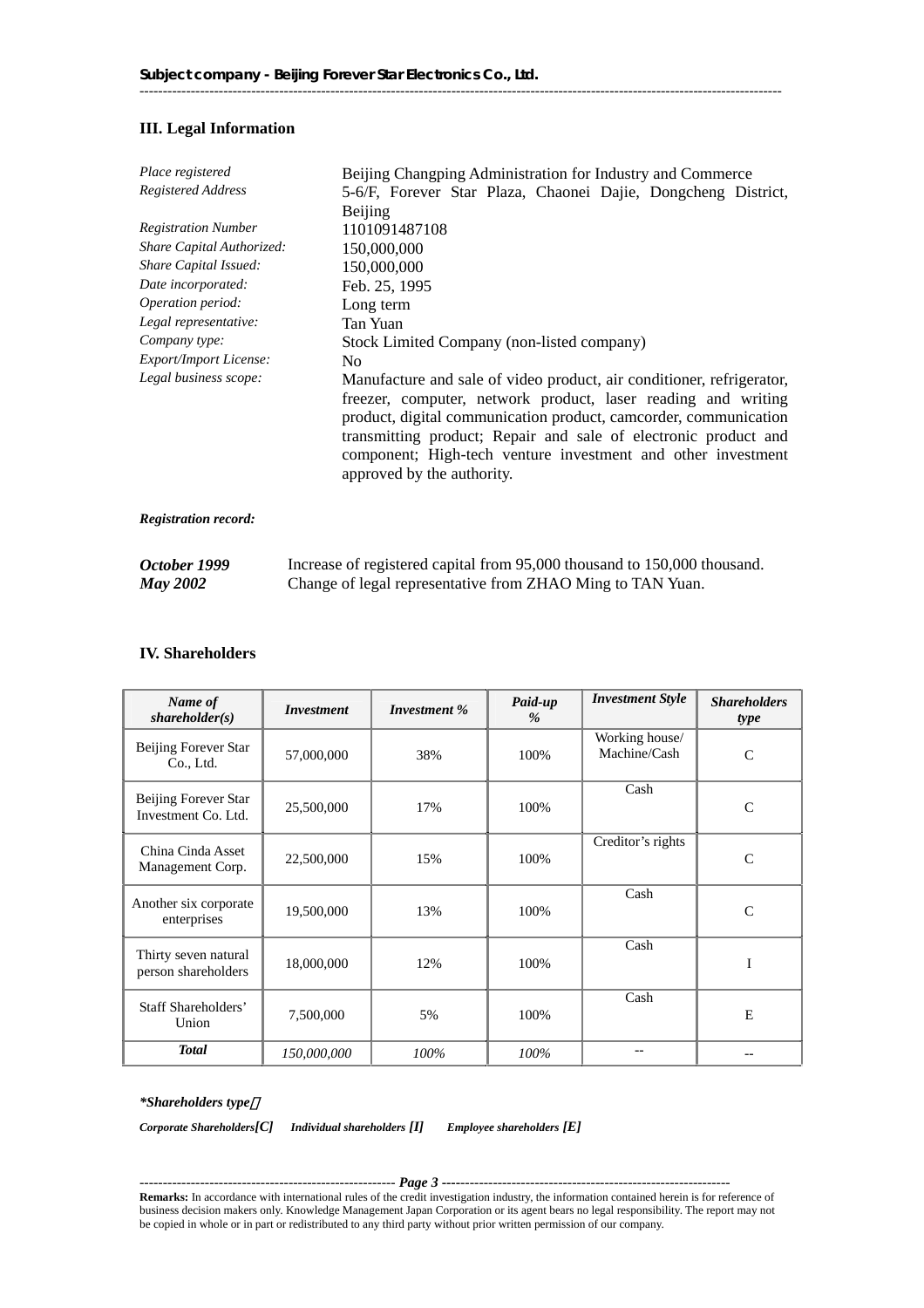*Change in Stock:* 

*May 1998* Debt-equity swap Beijing Forever Star Co., Ltd. and Beijing Forever Star Co., Ltd. transferred 15% shares to China Cinda Asset Management Corporation. **\*Note:** On January 20, 1998 Subject transferred loans granted by Construction Bank in its construction period to China Cinda Asset Management Corporation. In May 1998 Subject reached an agreement with China Cinda Asset Management Corporation on debt-equity swap, namely, the liability (22,500 thousand including interests) was exchanged for 15% stock on Subject. *July 2002* Staff Shareholders' Union was set up and Beijing Forever Star Co., Ltd. transferred 5% shares to the union.

#### **V. Subsidiaries/Branches/Associated Companies**

#### <sup>⑴</sup> *Branches*

| <b>Name</b>           | <b>Address</b>               | <b>Telephone</b> | Principal    |
|-----------------------|------------------------------|------------------|--------------|
| Beijing Forever Star  | No. 106 Huanghe Rd. Wuhan    | $+862762963109$  | Chen Xu      |
| Electronics Co., Ltd. | City, Hubei Province         |                  |              |
| Wuhan Office          |                              |                  |              |
| Beijing Forever Star  | No. 48 Jixiang Rd. Guangzhou | $+862087752463$  | <b>Zhang</b> |
| Electronics Co., Ltd. | City, Guangdong Province     |                  | Xinxing      |
| Guangzhou Office      |                              |                  |              |
| Beijing Forever Star  | NO. 550 Qinzhou Nan Rd.      | $+862166591214$  | He Yufang    |
| Electronics Co., Ltd. | Shanghai                     |                  |              |
| Shanghai Office       |                              |                  |              |

#### <sup>⑵</sup> *Subsidiaries*

| Name                  | <i><b>Address</b></i>      | <b>Telephone</b> | Principal  |
|-----------------------|----------------------------|------------------|------------|
| Beijing Changxin      | Fl.24 Xingwei Centre,      | $+861068883663$  | Zhang Xing |
| Electronics Co., Ltd. | Chaoyang District, Beijing |                  |            |

#### <sup>⑶</sup> *Affiliates*

| Name                     | <b>Address</b>              | <b>Telephone</b> | Principal         |
|--------------------------|-----------------------------|------------------|-------------------|
| Beijing Dongpeng Plastic | Huanxing Eco. & Tech.       | $+861068883663$  | <b>Zhang Peng</b> |
| Model Co., Ltd.          | Development Zone, Changping |                  |                   |
|                          | District, Beijing           |                  |                   |

#### <sup>⑷</sup> *share Companies*

| Name    | <b>Address</b>                                         | <b>Telephone</b> | <b>Principal</b> |
|---------|--------------------------------------------------------|------------------|------------------|
|         | Hong Kong Weijia Trade   Fl.24 Xingwei Centre, Haipang | +852 68883672    | Yan Peng         |
| Co Ltd. | Rd. Zaitianwan, Hong Kong                              |                  |                  |

#### ------------------------------------------------------- *Page 4* **----**----------------------------------------------------------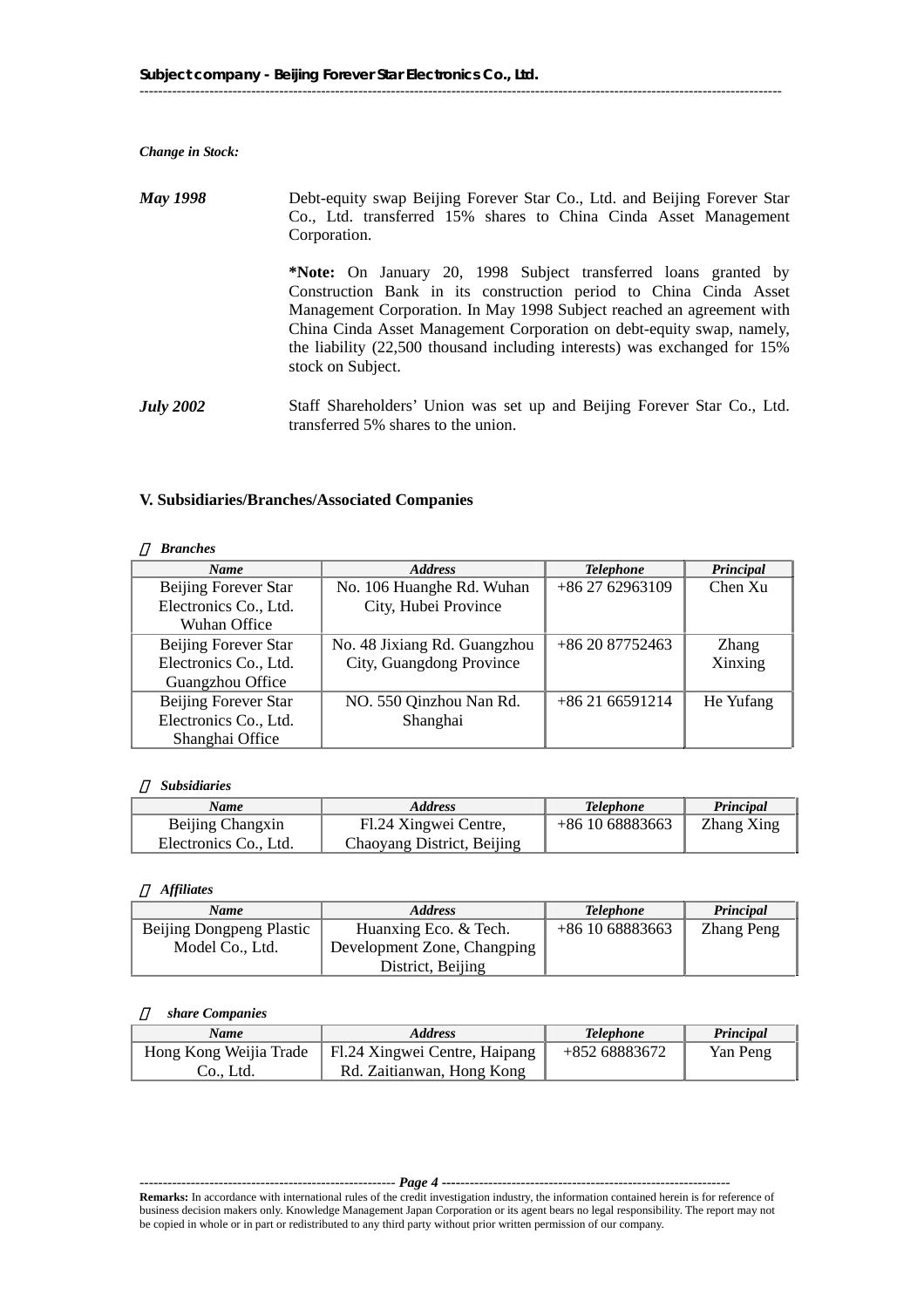# **VI Number of Employees**

| Total                                      | 5,060                                        |                       |              |
|--------------------------------------------|----------------------------------------------|-----------------------|--------------|
| Including:                                 |                                              |                       |              |
| HO: 95                                     |                                              | Management:           | 205          |
| Sales:                                     | 556                                          | Production personnel: | 2,871        |
| Technicians:                               | 873                                          | Others:               | --           |
| Quality of Employees: [ ] High [ ] Average |                                              | 1 Low                 |              |
|                                            | Work efficiency: [ ] High [                  | Average<br>1 Low      |              |
|                                            | Personnel planning: [ ] Increase of employee | 1 No                  | 1 Downsizing |

------------------------------------------------------------------------------------------------------------------------------------------

*Directors in profile* 

|                 | Name: Tan Yuan                                                                          |
|-----------------|-----------------------------------------------------------------------------------------|
|                 | Position:   Board Chairmen & Legal Representative                                       |
| Age:            | 43                                                                                      |
| Qualifications: | Master in management                                                                    |
|                 | Work experiences: 1991-1997, Vice factory director Factory 3 China National Electronics |
|                 | Industry Corp.; 1997-2002, General manager subject company; 2002-                       |
|                 | present, current position                                                               |
|                 |                                                                                         |
|                 | Trade Experiences: [ ] Over 10 years [ ] Over 5 years [ ] Below 5 years                 |
|                 | Operation Experiences: [ ] Over 10 years [ ] Over 5 years [ ] Below 5 years             |
|                 | Strong Points: [ ] Management [ ] Technology [ ] Marketing                              |
|                 | Reasons of Promotion: [ ] Founder [ ] Transfer from the outside                         |
|                 | Appointed by the higher authority []<br>Hiring                                          |
|                 | Contracting [ ] Inheritance                                                             |

|                   | Name:   Zhang Peng                                                          |
|-------------------|-----------------------------------------------------------------------------|
|                   | <b>Position:</b> General Manager                                            |
| Age:              | -51                                                                         |
| Qualifications:   | University                                                                  |
| Work Experiences: | 1980-1995, Beijing Juxing Electronics Applicants Factory                    |
|                   | 1995-2002, Sales manager and vice general manager subject company           |
|                   | 2002-present, Current position                                              |
|                   | Trade Experiences: [ ] Over 10 years [ ] Over 5 years [ ] Below 5 years     |
|                   | Operation Experiences: [ ] Over 10 years [ ] Over 5 years [ ] Below 5 years |
|                   | Strong Points: [ ] Management [ ] Technology [ ] Marketing                  |
|                   | Reasons of Promotion: [ ] Founder [ ] Transfer from the outside             |

[ ] Appointed by the higher authority [ ] Hiring

[ ] Contracting [ ] Inheritance

------------------------------------------------------- *Page 5* **----**---------------------------------------------------------- **Remarks:** In accordance with international rules of the credit investigation industry, the information contained herein is for reference of business decision makers only. Knowledge Management Japan Corporation or its agent bears no legal responsibility. The report may not be copied in whole or in part or redistributed to any third party without prior written permission of our company.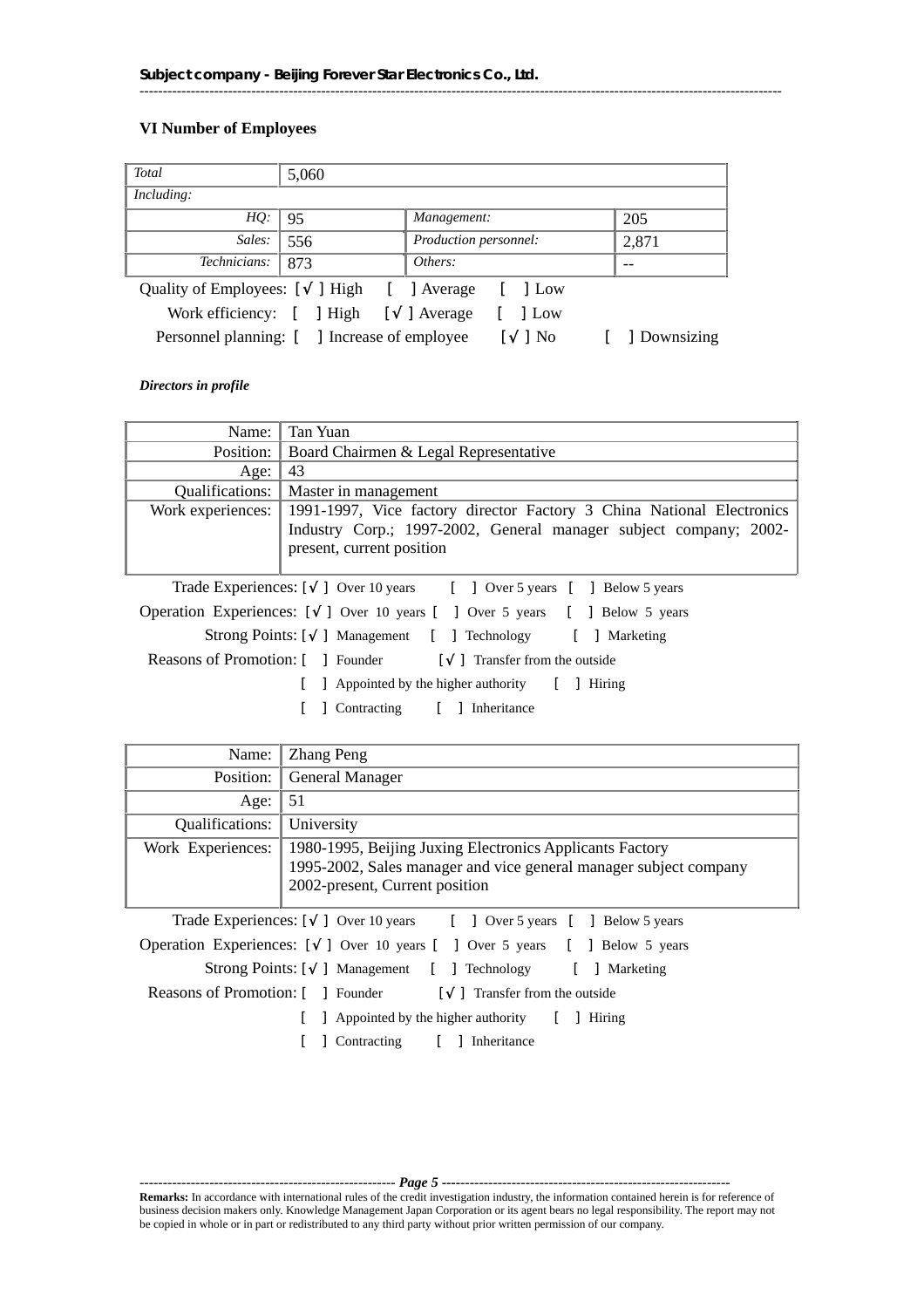# *Executives*

| <b>Name</b>  | <b>Position</b> | <b>Gender</b> | Age | <i><b>Qualifications</b></i> | <b>Responsibility</b> |
|--------------|-----------------|---------------|-----|------------------------------|-----------------------|
|              |                 |               |     |                              |                       |
| Tan Yuan     | <b>Board</b>    | Male          | 65  | Master,                      | Overall management    |
|              | Chairman        |               |     | economist                    |                       |
| Zhang Peng   | General         | Male          | 55  | Master                       | Administration        |
|              | Manager         |               |     |                              |                       |
| Liu Binggang | Accounting      | Male          | 57  | University                   | Financial             |
|              | Manager         |               |     |                              | management            |

------------------------------------------------------------------------------------------------------------------------------------------

# **VII. Facilities**

# *Office*

|                                               |                                      | Address: 5-6/F, Forever Star Plaza, Chaonei Dajie, Dongcheng District, Beijing, China |                                      |           |  |  |
|-----------------------------------------------|--------------------------------------|---------------------------------------------------------------------------------------|--------------------------------------|-----------|--|--|
| Number:                                       | 2 Floors                             |                                                                                       |                                      |           |  |  |
| Area coverage:                                | N/A                                  |                                                                                       |                                      |           |  |  |
| Construction Area:                            | 1,000 m <sup>2</sup>                 |                                                                                       |                                      |           |  |  |
| Construction structure: [ ] One-storey houses |                                      |                                                                                       | 1 Building                           |           |  |  |
|                                               | Ownership: [ ] Self-owned [ ] Rented |                                                                                       | [ ] Owned by Shareholder [ ] Unknown |           |  |  |
|                                               | Mortgage: [ ] The whole [ ] Part     |                                                                                       | 1N <sub>0</sub><br>$\mathbf{L}$      | ] Unknown |  |  |
| Insurance:                                    | $\lceil$ The whole $\lceil$ Part     |                                                                                       | 1N <sub>0</sub>                      | ] Unknown |  |  |
| Outlook:                                      | l Good                               | Average                                                                               | Poor                                 |           |  |  |

Location: [ ] Good [ ] Average [ ] Poor

#### *Factory*

|                                                  | Address: Huanxing Economic & Technology Development Zone, Changping District, |  |             |              |                                                                           |  |           |
|--------------------------------------------------|-------------------------------------------------------------------------------|--|-------------|--------------|---------------------------------------------------------------------------|--|-----------|
|                                                  | Beijing, China                                                                |  |             |              |                                                                           |  |           |
|                                                  | Number: $\vert$ 8 workshops & 2 storage                                       |  |             |              |                                                                           |  |           |
| Area coverage:   N/A                             |                                                                               |  |             |              |                                                                           |  |           |
| Construction Area: $\vert$ 15,000 m <sup>2</sup> |                                                                               |  |             |              |                                                                           |  |           |
| Construction structure: [ ] One-storey houses    |                                                                               |  |             |              | Building                                                                  |  |           |
|                                                  |                                                                               |  |             |              | Ownership: [ ] Self-owned [ ] Rented [ ] Owned by Shareholder [ ] Unknown |  |           |
|                                                  | Mortgage: [ ] The whole [ ] Part                                              |  |             | $\mathbf{L}$ | $\log$                                                                    |  | ] Unknown |
|                                                  | Insurance: [ ] The whole [ ] Part                                             |  |             |              | $\log$                                                                    |  | ] Unknown |
|                                                  | Outlook: [ ] Good                                                             |  | [ ] Average |              | $\lceil$ Poor                                                             |  |           |
| Location:                                        | Good                                                                          |  | 1 Average   |              | Poor                                                                      |  |           |

# **VIII. Bankers**

*Bank:* Chaoyang Men Office, China Construction Bank *A/C:* 97201088743969 *Average fund digit:* 8 low

------------------------------------------------------- *Page 6* **----**---------------------------------------------------------- **Remarks:** In accordance with international rules of the credit investigation industry, the information contained herein is for reference of business decision makers only. Knowledge Management Japan Corporation or its agent bears no legal responsibility. The report may not be copied in whole or in part or redistributed to any third party without prior written permission of our company.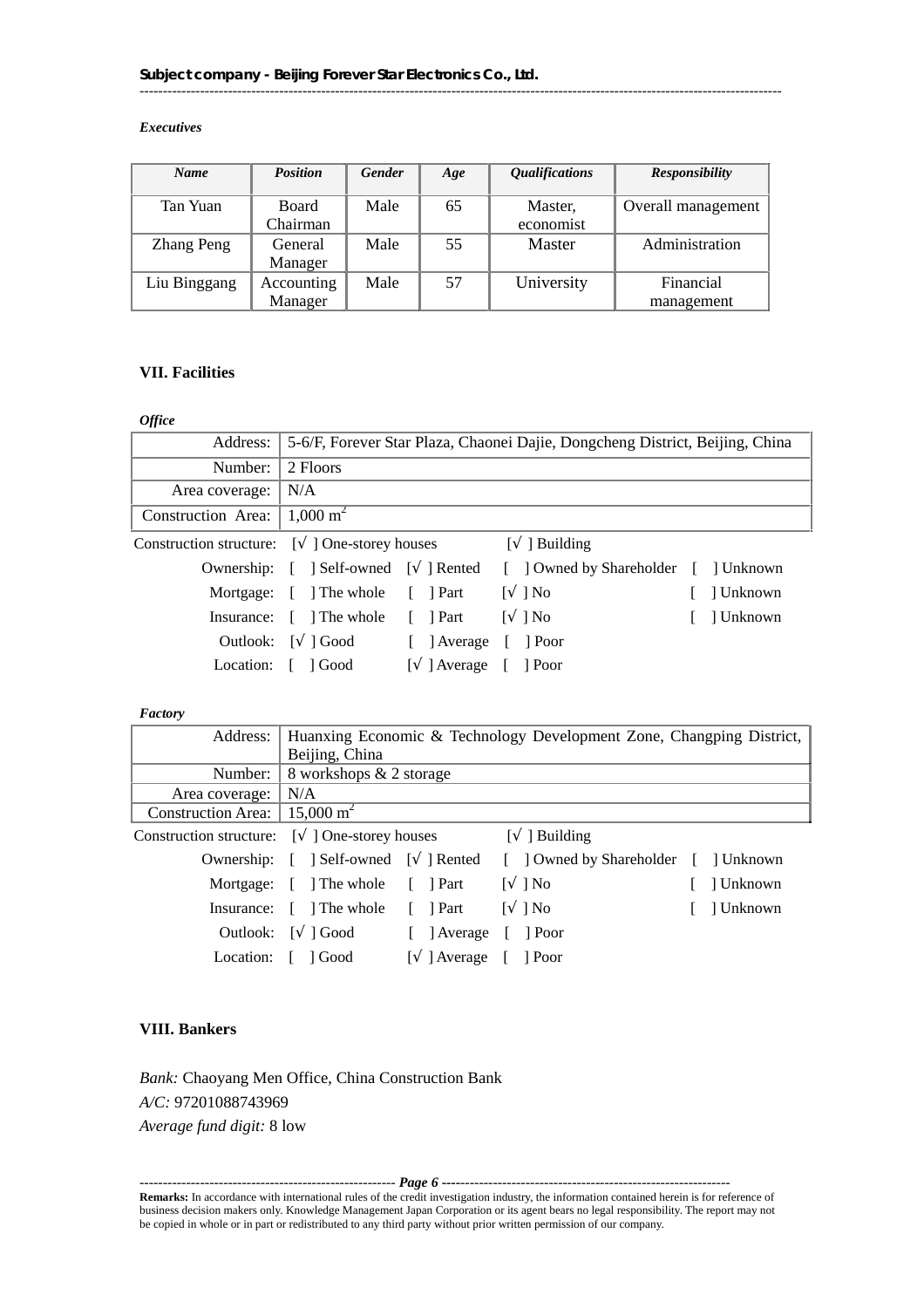*Credit Rating:* AA *Comments from Bank:* Normal

#### **IX. History Revelation**

- ·Subject evolves from the former Beijing Forever Star Electronic Device Factory (transliteration) which was a state-owned enterprise founded in 1966. The factory was once engaged in the manufacture and sale of electronic device and its previous address was *12 Chaonei Dajie in Dongcheng District of Beijing.*
- ·With the factory as the core, 7 electronics and trade enterprises jointly founded Beijing Forever Star Co., Ltd. in 1983. In the year 1985, the factory imported TV production lines from HITACHI (Japan) and started the manufacture and sale of TV sets.
- ·With the business development, in 1994 Beijing Forever Star Co., Ltd. determined to have Beijing Forever Star Electronic Device Factory restructured.
- ·In the year 1995, more shareholders joined the factory.. Its name was changed to Beijing Forever Star Electronics Co., Ltd. and it moved to Huanxing Economic and Technological Development Zone in Changping District of Beijing. Besides the TV production lines, Subject imported foreign technology and production lines for the manufacture and sale of computer displays, LCD, VCD and DVD.

#### **X. Activities**

#### *Business Summary*

Subject is mainly engaged in the manufacture and sale of various types of TV set, computer display, LCD, VCD and DVD. Its major production equipment and technology are imported from Japan and Europe in the middle and late 1990s. Plus its own technical accumulation and reform, quality of its major products can reach the medium level in the world.

Over 90% of raw materials used by Subject are purchased domestically but some high-end electronic component, such as decoder chip and laser optical pick-up for VCD and DVD as well as LCD modules, are imported from Japan and Korea. Nearly 70% of its products are distributed locally in Beijing and about 25% are sold to other domestic areas, with below 5% exported to Vietnam, India and other Southeast Asian countries.

Subject now has two research centres. One is for following foreign advanced technology and products and for technical reform in current products. The other is for the cooperation with other scientific research institutions in R&D of related new technologies.

------------------------------------------------------- *Page 7* **----**---------------------------------------------------------- **Remarks:** In accordance with international rules of the credit investigation industry, the information contained herein is for reference of business decision makers only. Knowledge Management Japan Corporation or its agent bears no legal responsibility. The report may not be copied in whole or in part or redistributed to any third party without prior written permission of our company.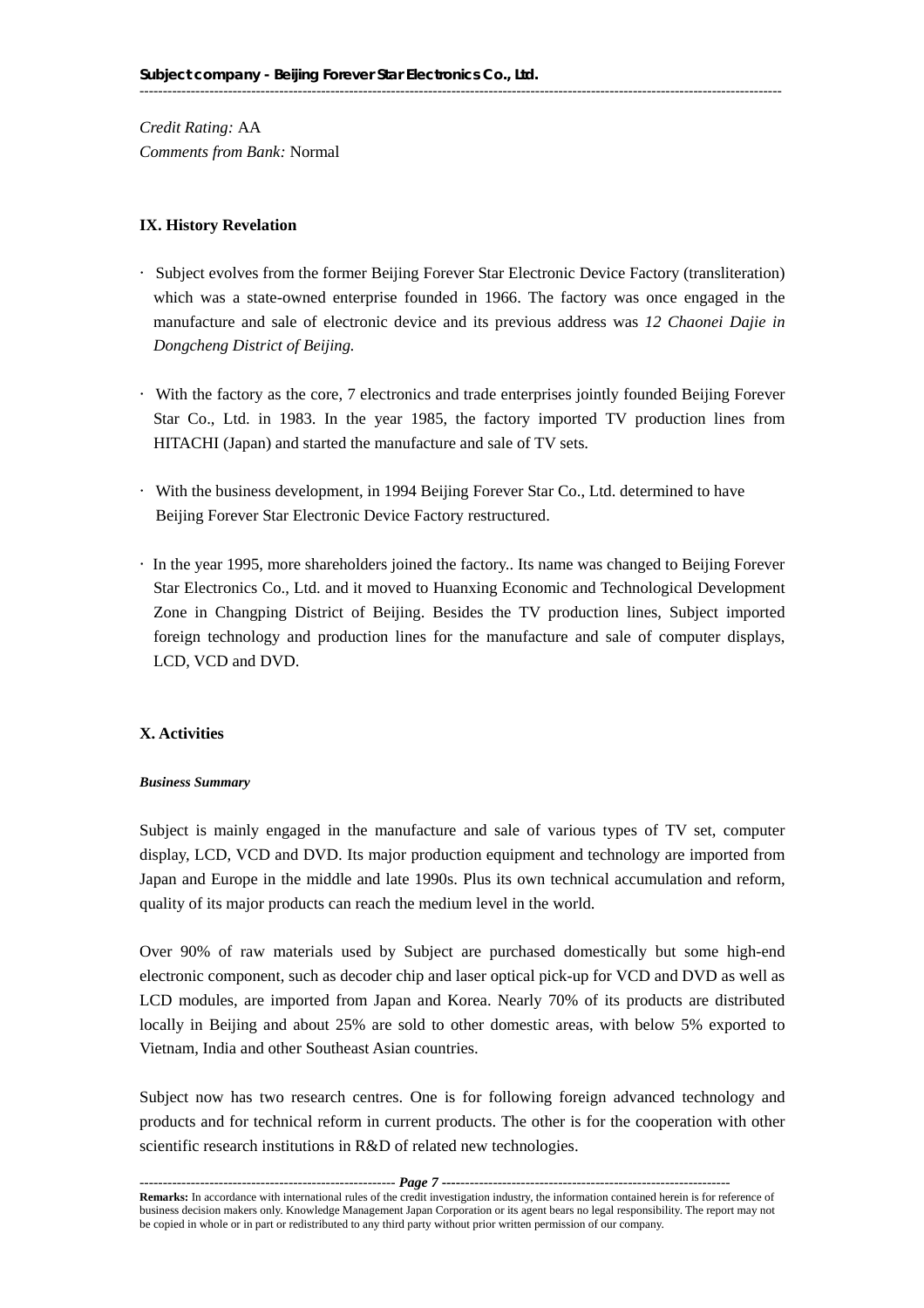#### *Main products*

| <b>Product Category</b>       | <b>Product Sub-category</b> |
|-------------------------------|-----------------------------|
| Colour TV                     | 5 types with 17 styles      |
| <b>Computer Displays</b>      | 3 types with 5 styles       |
| Liquid Crystal Displays (LCD) | 2 types with 4 styles       |
| VCD and DVD                   | 2 types with 9 styles       |

------------------------------------------------------------------------------------------------------------------------------------------

#### *Main Suppliers*

| <b>Product supplied</b>                                    | <b>Supplier</b>                                                                 | <b>Performance</b>                                                                                         |  |
|------------------------------------------------------------|---------------------------------------------------------------------------------|------------------------------------------------------------------------------------------------------------|--|
| Picture tube                                               | Beijing Panasonic Picture<br>Tube Co., Ltd.                                     | 30-day credit                                                                                              |  |
| Plastic injection<br>mould                                 | Injection moulding enterprises<br>in Beijing, Tianjin, Langfang,<br>etc.        | 30-day credit                                                                                              |  |
| Radial inserting<br>machine and axial<br>inserting machine | Procurators of TOSHIBA in<br>China                                              | Prepayment (50%), 30% after installation<br>and adjustment and remainder within 90<br>days after checking. |  |
| Grinding and<br>cutting machine                            | <b>Imported from Germany</b><br>through domestic import and<br>export companies | Prepayment (50%) and remainder within 6<br>months after installation and adjustment                        |  |

Raw material import [ ] Yes. About 30% imported mainly from Japan and Europe.<br>
[ ] No.

#### *Comment from Suppliers*

From Beijing Panasonic Picture Tube Co., Ltd., our investigators found that Subject's maintains a normal payment status compared with other companies in the industry.

#### *Production*

| <b>Production equipment</b>         | Design and production<br>capacity (Unit: set) | Output of 2002<br>(Unit: set) |  |
|-------------------------------------|-----------------------------------------------|-------------------------------|--|
| 5 colour TV production lines        | 1,800 thousand                                | 350 thousand                  |  |
| 4 computer display production lines | 1,000 thousand                                | 180 thousand                  |  |

#### *Main Clients*

| <b>Products purchased</b> | <i>Clients</i>                                           | <b>Payment terms</b>         |
|---------------------------|----------------------------------------------------------|------------------------------|
| Colour TV, VCD and DVD    | Beijing GOME Home Appliances   Prepayment and 15-30 days |                              |
|                           | and Dazhong Electric Appliance   credit after delivery;  |                              |
|                           | Co., Ltd.                                                | Fixed credit limit with cash |
|                           |                                                          | payment for exceeding part   |
| Computer display          | Domestic computer OEMs                                   | 15-30 days credit            |

#### ------------------------------------------------------- *Page 8* **----**----------------------------------------------------------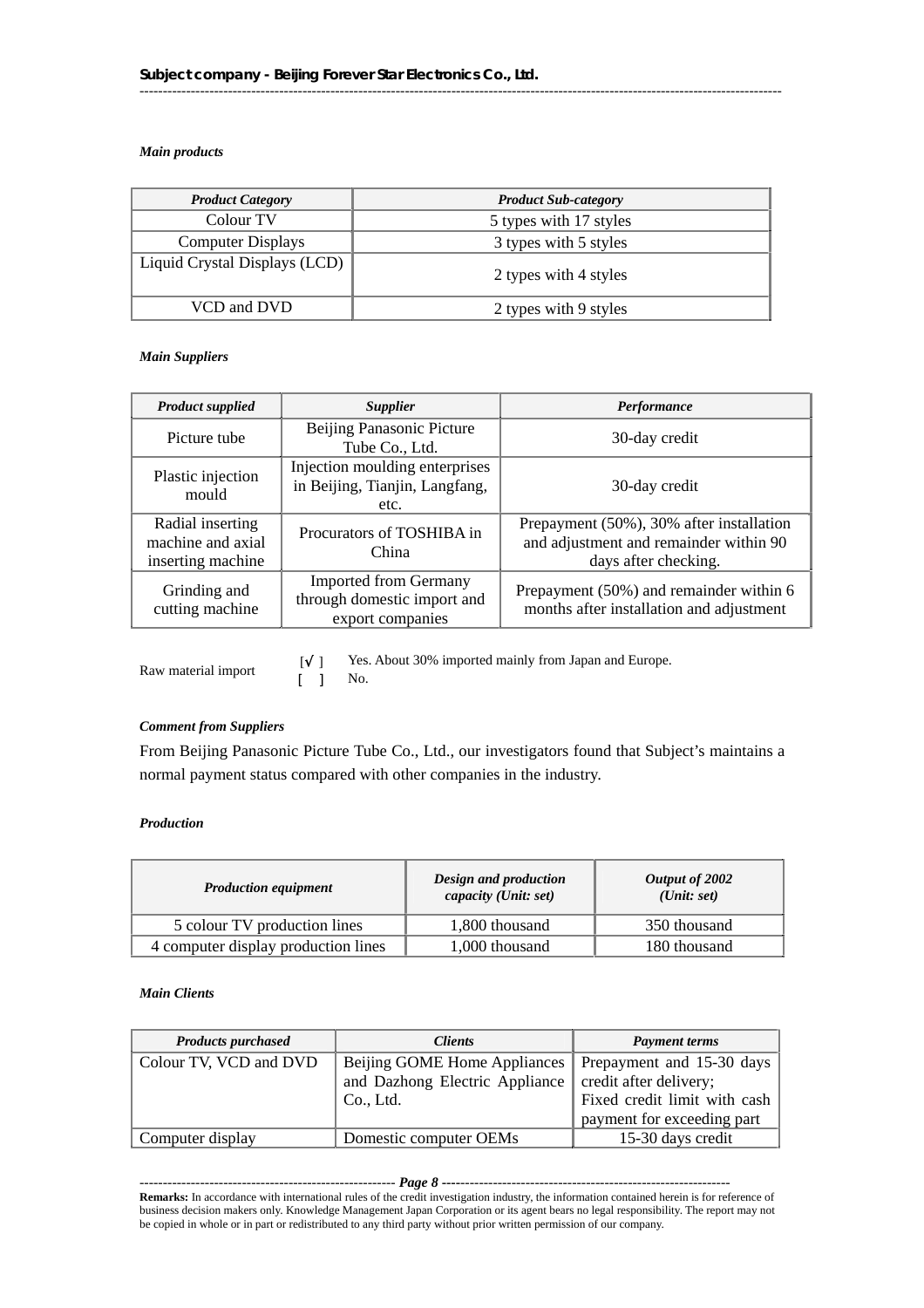Product export  $\qquad$  [ ] Yes. About 5% products exported mainly to Southeast Asia.  $\lceil$   $\rceil$  No.

#### *Development Plans*

To further expand the market India and Southeast Asia.

To increase R&D and production of computer displays and LCD.

 To increase R&D of new products, such as PJTTV, PDPTV and other products with high technological content and added value, making use of the local technological advantages in Beijing and in cooperation with local scientific research institutions.

# **XI. Financial**

| P&L(Shown in RMB 1000's)             | 2001      | 2002     |
|--------------------------------------|-----------|----------|
| Principal Operating Income           | 1,070,712 | 957,146  |
| Cost of goods                        | 910,739   | 834,211  |
| Selling expenses                     | 112,722   | 101,335  |
| Management expenses                  | 25,456    | 23,455   |
| Financial expenses                   | $-5,412$  | $-1,782$ |
| Other Income $(+)$ or Expenses $(-)$ | $-10,377$ | 11,235   |
| <b>TOTAL PROFIT</b>                  | 16,830    | 11,162   |
| Tax                                  | 6,800     | 2,160    |
| NET PROFIT                           | 10,030    | 9,002    |

| Balance Sheet (Shown in RMB 1000's) |            |            |
|-------------------------------------|------------|------------|
|                                     | 31/12/2001 | 31/12/2002 |
| Current Assets                      | 1,271,524  | 1,424,616  |
| Including: Cash                     | 152,317    | 164,525    |
| <b>Accounts Receivable</b>          | 182,605    | 288,007    |
| Storage                             | 645,370    | 594,193    |
| <b>Other Current Assets</b>         | 291,232    | 377,891    |
| Total Fixed Assets                  | 274,631    | 276,420    |
| Including: Net Fixed Assets         | 232,829    | 237,975    |
| <b>Construction</b> in Progress     | 41,802     | 38,445     |
| Long-term Investment                | 14,519     | 15,210     |
| Intangible and Deferred Assets      | 56,716     | 47,427     |
| Other Long-term Assets              | 0          | $\Omega$   |
|                                     |            |            |
| TOTAL ASSETS                        | 1,617,390  | 1,763,673  |
|                                     |            |            |
| Current Liabilities                 | 350,487    | 487,687    |
| Including: Short-term Loans         | 28,500     | 8,500      |
| Accounts payable                    | 180,628    | 206,397    |

------------------------------------------------------- *Page 9* **----**---------------------------------------------------------- **Remarks:** In accordance with international rules of the credit investigation industry, the information contained herein is for reference of business decision makers only. Knowledge Management Japan Corporation or its agent bears no legal responsibility. The report may not be copied in whole or in part or redistributed to any third party without prior written permission of our company.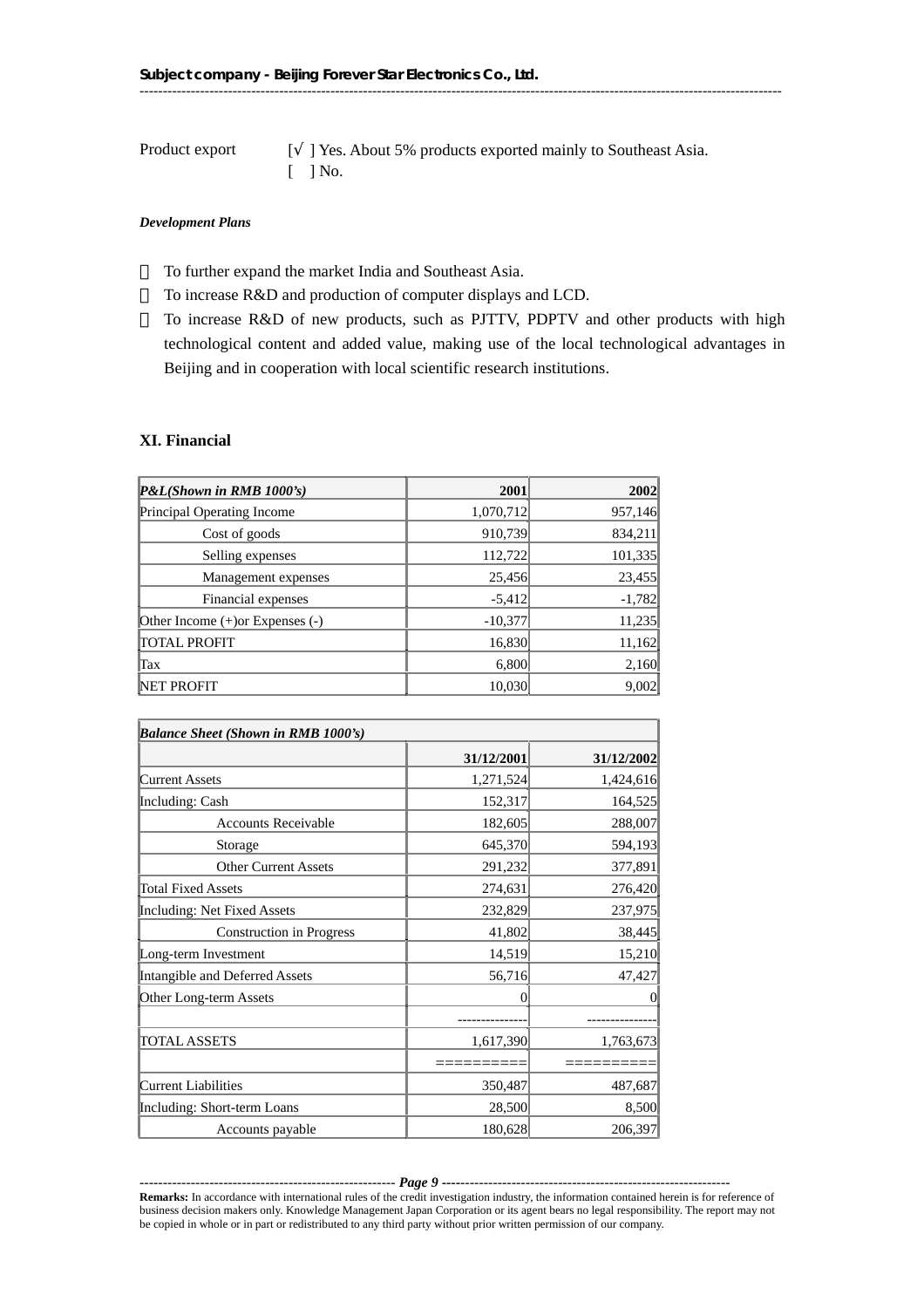| <b>Other Current Liabilities</b> | 141,359   | 272,790   |
|----------------------------------|-----------|-----------|
| Long-term Liabilities            | 600       |           |
| Including: Long-term Loans       | 600       | 0         |
| Debt payable                     |           | 0         |
| Other Long-term Liabilities      |           |           |
|                                  |           |           |
| <b>TOTAL LIABILITIES</b>         | 351,087   | 487,687   |
| TOTAL SHAREHOLDERS EQUITY        | 1,266,303 | 1,275,986 |
|                                  |           |           |
| TOTAL LIABILITIES &              |           |           |
| SHAREHOLDERS'EQUITY              | 1,617,390 | 1,763,673 |
|                                  |           |           |

------------------------------------------------------------------------------------------------------------------------------------------

| <b>Ratios</b>                          | <b>2001</b> | 2002 <sup>j</sup> |
|----------------------------------------|-------------|-------------------|
| Current ratio                          | 362.79%     | 292.12%           |
| Quick ratio                            | 178.65%     | 170.28%           |
| Cash ratio                             | 43.46%      | 33.74%            |
| Debt-to-assets                         | 21.71%      | 27.65%            |
| Inventory Turnover                     | 141.12%     | 140.39%           |
| Inventory Turnover (days)              | 255.10      | 256.42            |
| Turnover of accounts receivable        | 586.35%     | 332.33%           |
| Turnover of accounts receivable (days) | 61.40       | 108.32            |
| Turnover of current assets             | 84.21%      | 67.19%            |
| Turnover of fixed assets               | 459.87%     | 402.20%           |
| Turnover of total assets               | 66.20%      | 54.27%            |
| Assets profit margin                   | $0.62\%$    | 0.51%             |
| Return On Equity                       | $0.79\%$    | 0.71%             |
| Profit margin                          | 1.57%       | 1.17%             |
| <b>Return on Assets</b>                | $0.62\%$    | $0.51\%$          |

**--- End of the Report ----**

| <b>Rating</b> | <b>Credit Quality</b> | <b>Definition</b>                                                                                                                                                                                          |
|---------------|-----------------------|------------------------------------------------------------------------------------------------------------------------------------------------------------------------------------------------------------|
| AAA           | Highest               | Credit risks are negligible.<br>Enterprises rated AAA have excellent credit record, outstanding<br>operation, superior profitability and broadest future prospects, and<br>are least subject to variation. |
| AA            | Very High             | Credit risks are modest<br>Enterprises rated AA have good credit record, good operation,<br>relatively strong profitability and broad future prospects, and are<br>less subject to variation.              |

# *Appendix1: Credit Rating Definition*

------------------------------------------------------- *Page 10* **----**---------------------------------------------------------- **Remarks:** In accordance with international rules of the credit investigation industry, the information contained herein is for reference of business decision makers only. Knowledge Management Japan Corporation or its agent bears no legal responsibility. The report may not be copied in whole or in part or redistributed to any third party without prior written permission of our company.